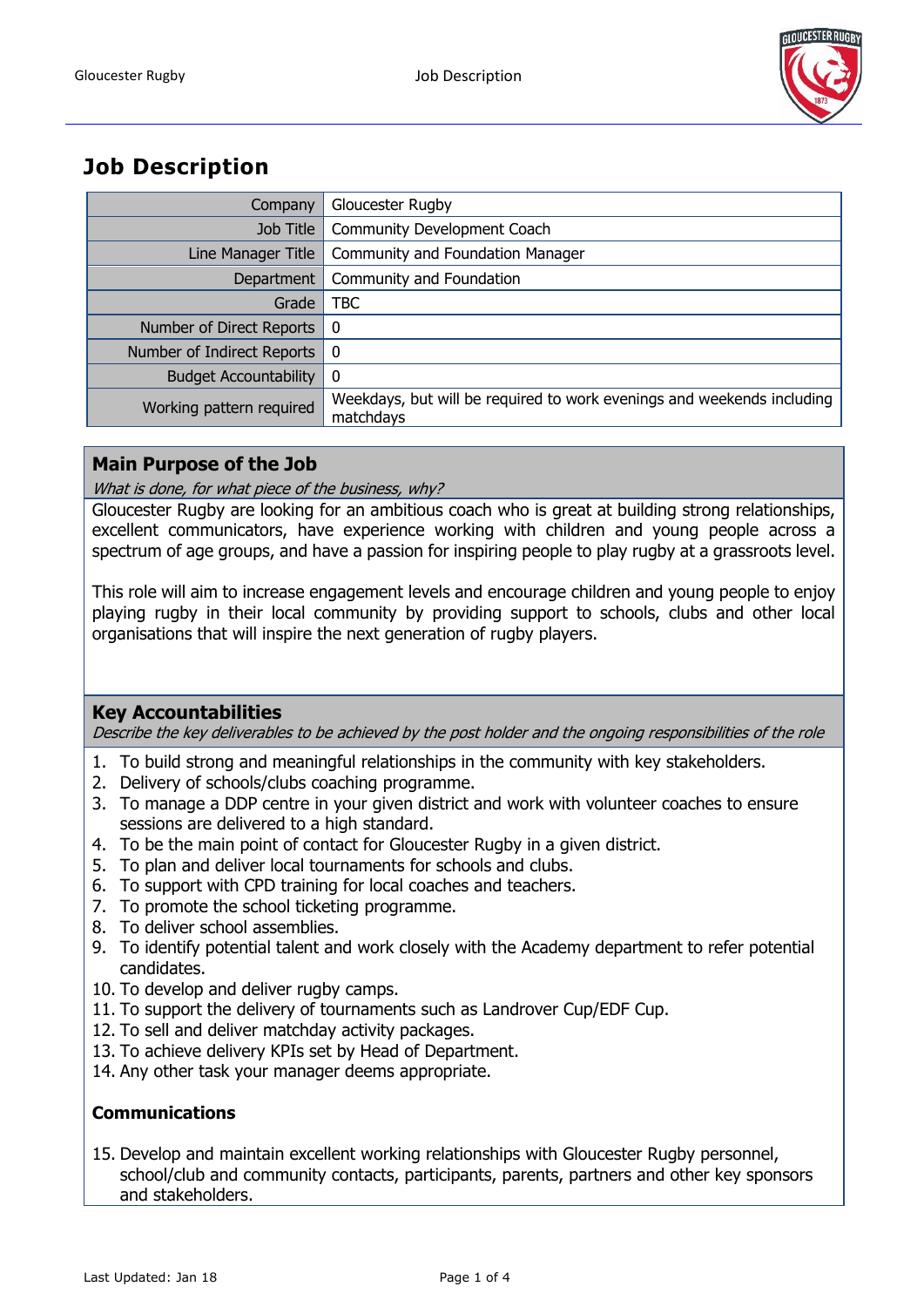16. Regularly communicate and feedback to line manager about progress against KPIs or issues regarding programmes.

## **Additional**

- 17. To work in a flexible way when the occasion arises so that tasks, which are not specifically covered in the job description, are undertaken.
- 18. To assess and take responsibility for one's own performance.
- 19. Conduct themselves in a professional manner at all times (both in person and online).
- 20. To be able to work as part of a team.

These are the key tasks as currently defined. It is expected that this job description will be regularly reviewed and may be amended from time to time, by mutual agreement, to meet changing circumstances.

Health and Safety at Work

To comply with the requirements of the Health and Safety at Work Act 1974 and associated legislation, you must adhere to the company's safety rules and procedures and take all reasonable care to protect the safety of yourself and others.

This job description is intended only as a guide to the main responsibilities and is in no way intended to restrict any individual in the performance of other duties as required by the Company.

## **Qualifications, Experience & Knowledge**

List any academic or practical education required to perform the role. What experience does the position require the job holder to have obtained in past roles within or outside of the organisation that would demonstrate a level of proficiency.

#### Essential

- Minimum RFU Level 2 Coaching Award.
- Enhanced DBS.
- Full UK driving licence.
- Proven experience of coaching across age groups and environments.
- Knowledge of child protection and safeguarding.
- Strong interpersonal skills ability to build strong relationships with people at all levels both external and internal.
- Ability to perform in a busy environment.
- Ability to work as part of a team and be flexible to change in an evolving business.
- Ability to make decisions and use own initiative.
- Ability to work to a flexible schedule including evenings and weekends.

#### Desirable

- First Aid Qualified.
- Safeguarding training.
- Equity and diversity in coaching training.

N.B. Employees are expected to use annual leave outside of core delivery periods unless otherwise approved. Time off in lieu (TOIL) is to be agreed and booked with the line manager when extra working time is being arranged.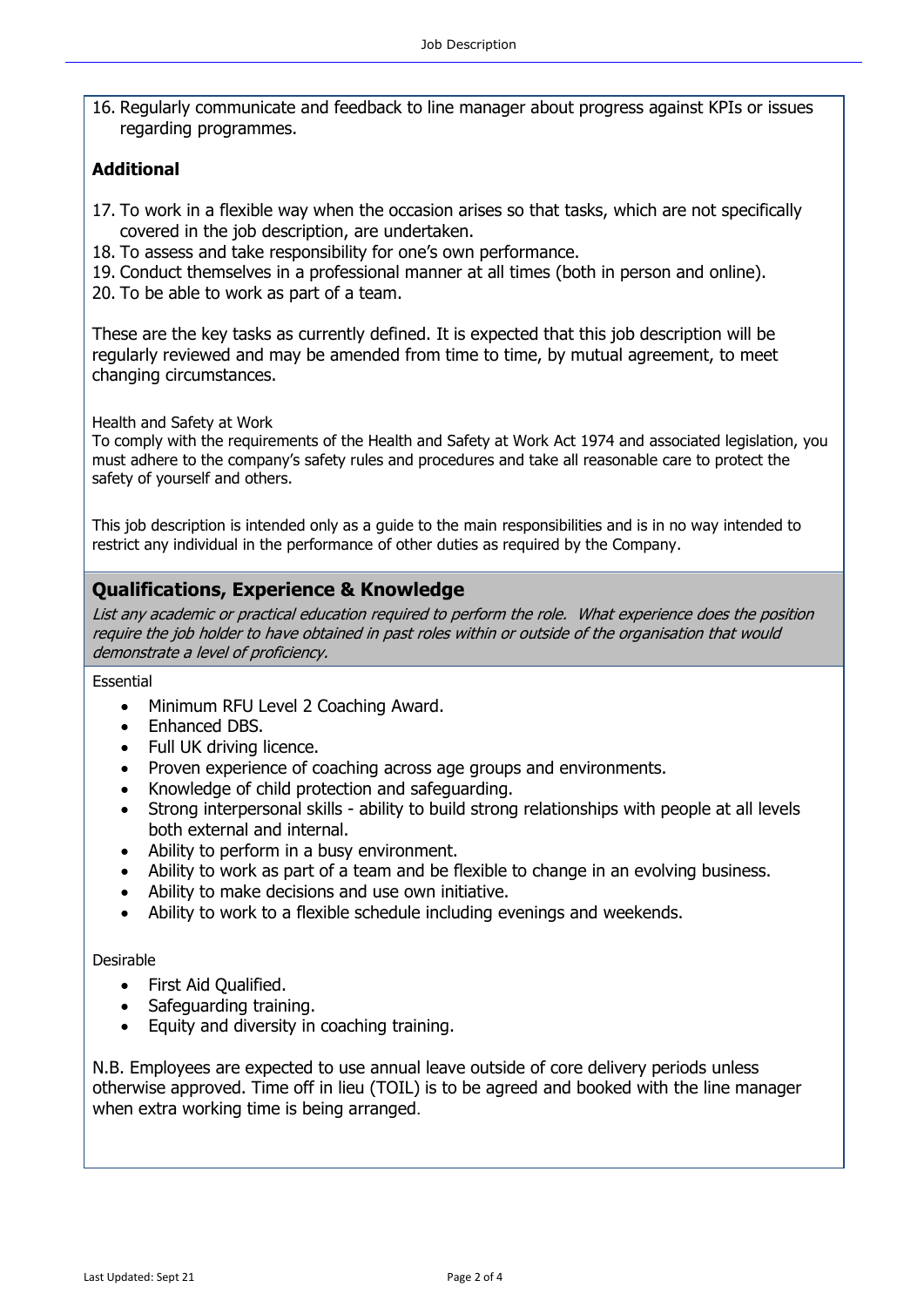# **Further Information**

#### **Application of Knowledge**

Please highlight the option that best describes the role (mark the one that best describes how this role will operate most of the time):

 $\Box$  Basic level of education required; including reading, writing, and basic numeracy.

 $\Box$  Application of knowledge within agreed rules and set procedures, may be within a specialist or technical field.

 $\Box$  Demonstrates technical know-how and broad understanding of the subject area often learnt on the job. Including an understanding of multiple unrelated processes and procedures/methods.

 $\boxtimes$  Good knowledge of a specialist area achieved through study or through job experience. Able to demonstrate a broad knowledge across a number of areas.

□ Subject expert, with a number of years post qualification experience or equivalent business experience.

 $\Box$  Broad extensive knowledge of the theories and practices within a functional area and understanding on wider business impacts with other areas.

 $\Box$  Requires a deep and broad understanding of multiple business functions within the organisation.

☐ Requires extensive theoretical and practical knowledge across all major functions within the organisation.

Please provide additional commentary if needed:

#### **Problem Solving & Innovation**

Please highlight the option that best describes the role (mark the one that best describes how this role will operate most of the time):

 $\Box$  Problems encountered will be defined, repetitive, and routine with a solution readily available.

 $\Box$  Encounters fairly similar problems which require some fact finding, clarification, and basic analysis.

 $\boxtimes$  Resolves issues that are differing, but related in nature.

 $\Box$  Resolves issues which are often varied and non-routine.

 $\Box$  Problems are unclearly defined and sufficient information may not be available.

 $\Box$  Defines and resolves complex issues where fundamental principles do not clearly apply or where data appears to conflict.

 $\Box$  Carries responsibility for consideration and resolution of major problems for a business function

 $\Box$  Resolves issues which are highly complex, nonrecurring and novel. Carries responsibility for consideration and resolution of major problems for the entire organisation.

 $\Box$  Resolves highly complex and novel issues with far-reaching impact and/or consequences. Carries responsibility for consideration and resolution of major problems for the entire organisation.

Please provide additional commentary if needed: